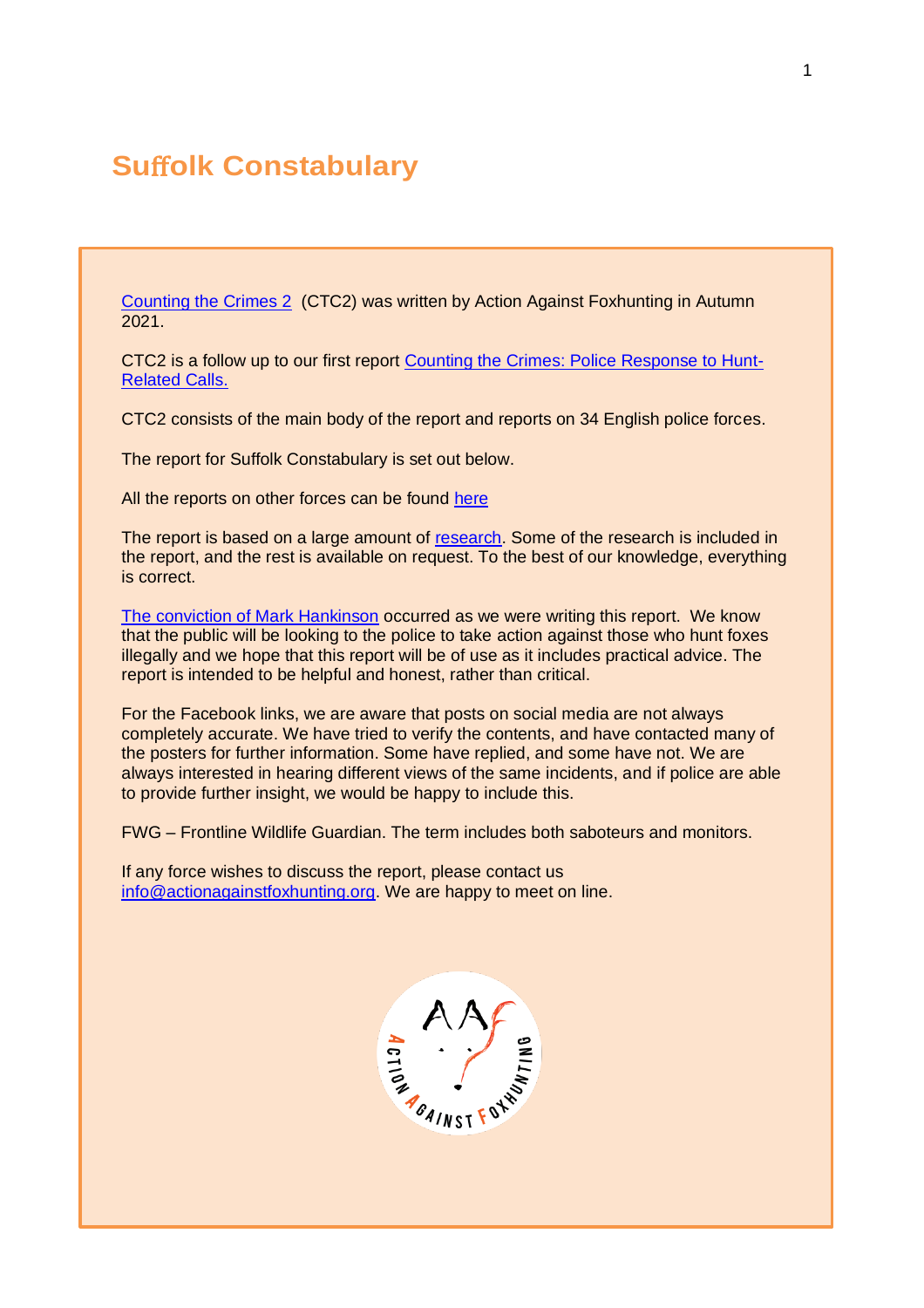#### **How did the force respond to CTC?**

- One email
- ✓ Exchange of emails
- Meeting
- No response at all

### **For email response - was the response detailed?**

✓ Yes

No

#### **How do you rate the email response?**

#### **Look at the content and the usefulness of the response.**

|  | $2 \times 3$ | 45 |  |
|--|--------------|----|--|
|  |              |    |  |

The officer who answered our emails was very accessible and open. All our emails were answered in detail and promptly.

### **Were there follow up emails and did the force reply?**

- ✓ Yes
- No

#### **How willing was this force to take on board what we said?**

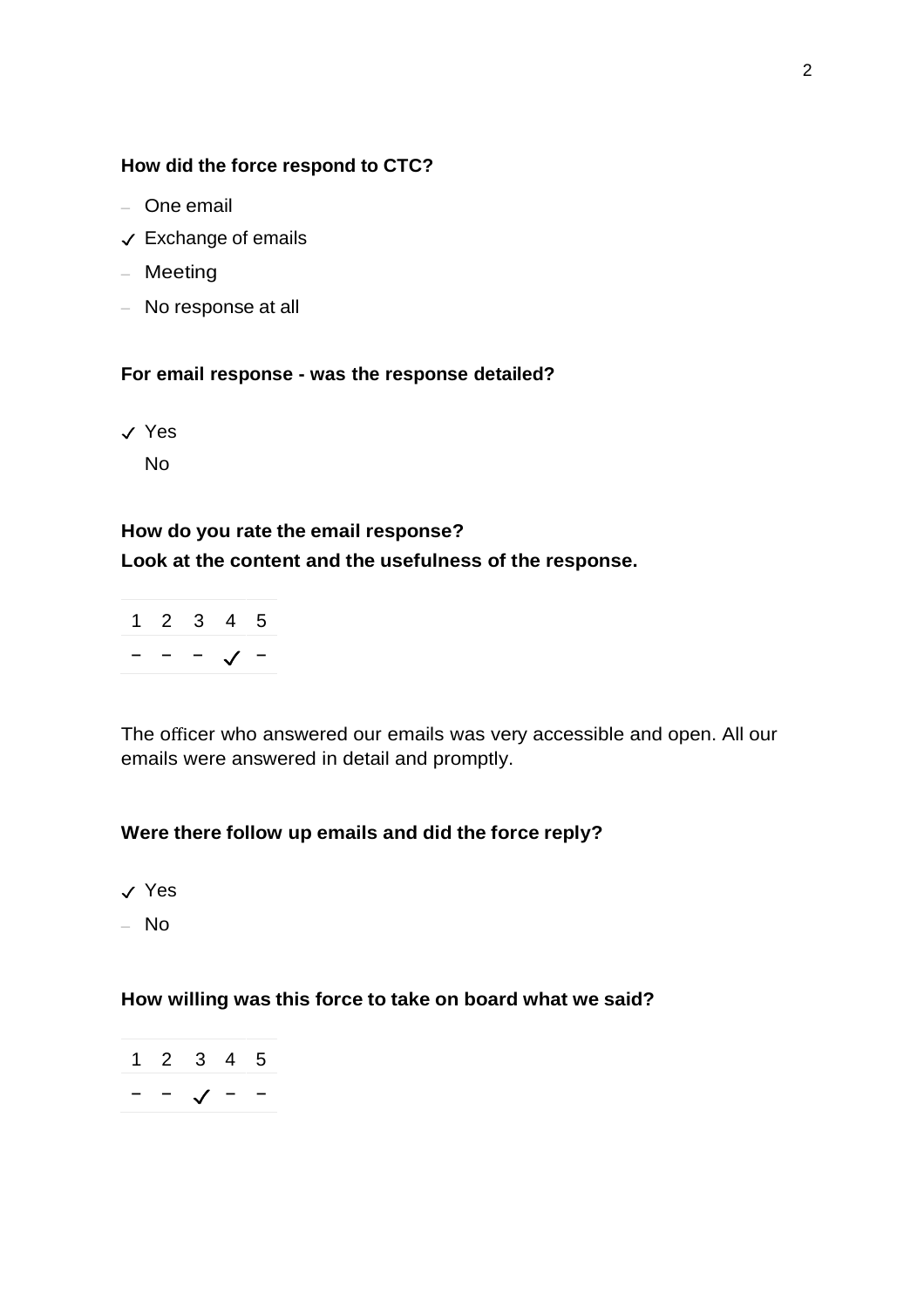## **Why have you given this response?**

The officer had the same thoughts as we had about the relationship with the FWGs and said he would like to improve it.

## **Has this force taken any actual steps to improve their relationship with FWGs?**

- Yes
- No
- ✓ The officer has asked for FWGs to meet and talk but it hasn't happened.

## **Does this force have an aide memoire or any guide to policing illegal hunting?**

- Yes
- ✓ No

## **How well trained are the police in this force?**

$$
\begin{array}{c|cccc}\n1 & 2 & 3 & 4 & 5 \\
\hline\n- & - & \sqrt{ & - & -}\n\end{array}
$$

### **Why have you given this response?**

The force has three WCOs. There are 2795 officers in the force. However, they have successfully prosecuted the Thurlow Hunt.

## **How do you rate this force's behaviour in the field with regard to illegal foxhunting and incidents involving FWGs?**

- Always appear biased
- Usually appear biased
- ✓ Sometimes appear biased
- Rarely appear biased
- Never appear biased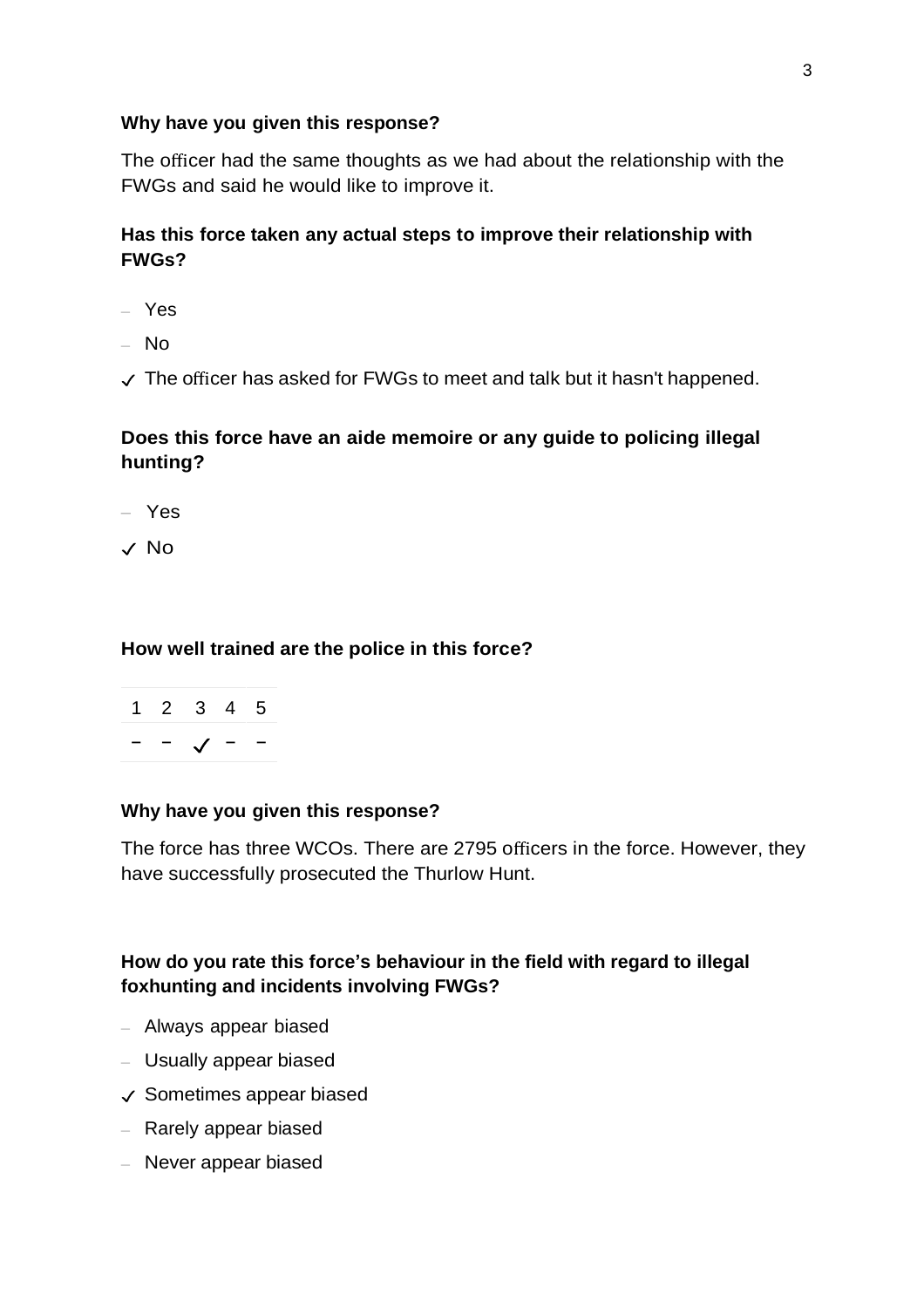## **Why have you given this response?**

Although the force openly acknowledges that illegal fox hunting takes place (good) the Sept 20 newspaper article [https://www.eadt.co.uk/news/suffolk](https://www.eadt.co.uk/news/suffolk-police-save-money-by-changing-response-to-fox-hunting-3391898)[police-save-money-by-changing-response-to-fox-hunting-3391898](https://www.eadt.co.uk/news/suffolk-police-save-money-by-changing-response-to-fox-hunting-3391898) suggests they are mainly concerned with public order - they only turn up if FWGs are present, which in reality might well mean FWGs are held up. When no FWGs are present the hunt can effectively do what they want. This policy is advantageous to the hunts.

## **Do you think the force focuses too heavily on public order as opposed to dealing with illegal foxhunting?**

- ✓ Yes
- $-$  No
- Other

## **Why have you given this response?**

The Sept 20 newspaper article suggests they are mainly concerned with public order - they only turn up at hunting incidents if FWGs are present.

**Looking at the response to our FOI asking about police systems and organisation with regard to foxhunting, how do you rate their ability to take action on illegal foxhunting?**



## **Why have you given this rating?**

They have had a successful prosecution. However, the Sept 20 newspaper article suggests they are more concerned with public order than illegal hunting - they only turn up at hunting incidents if FWGs are present. When no FWGs are present the hunt can effectively do what they want. This policy is arguably advantageous to the hunts. They don't ask for trail details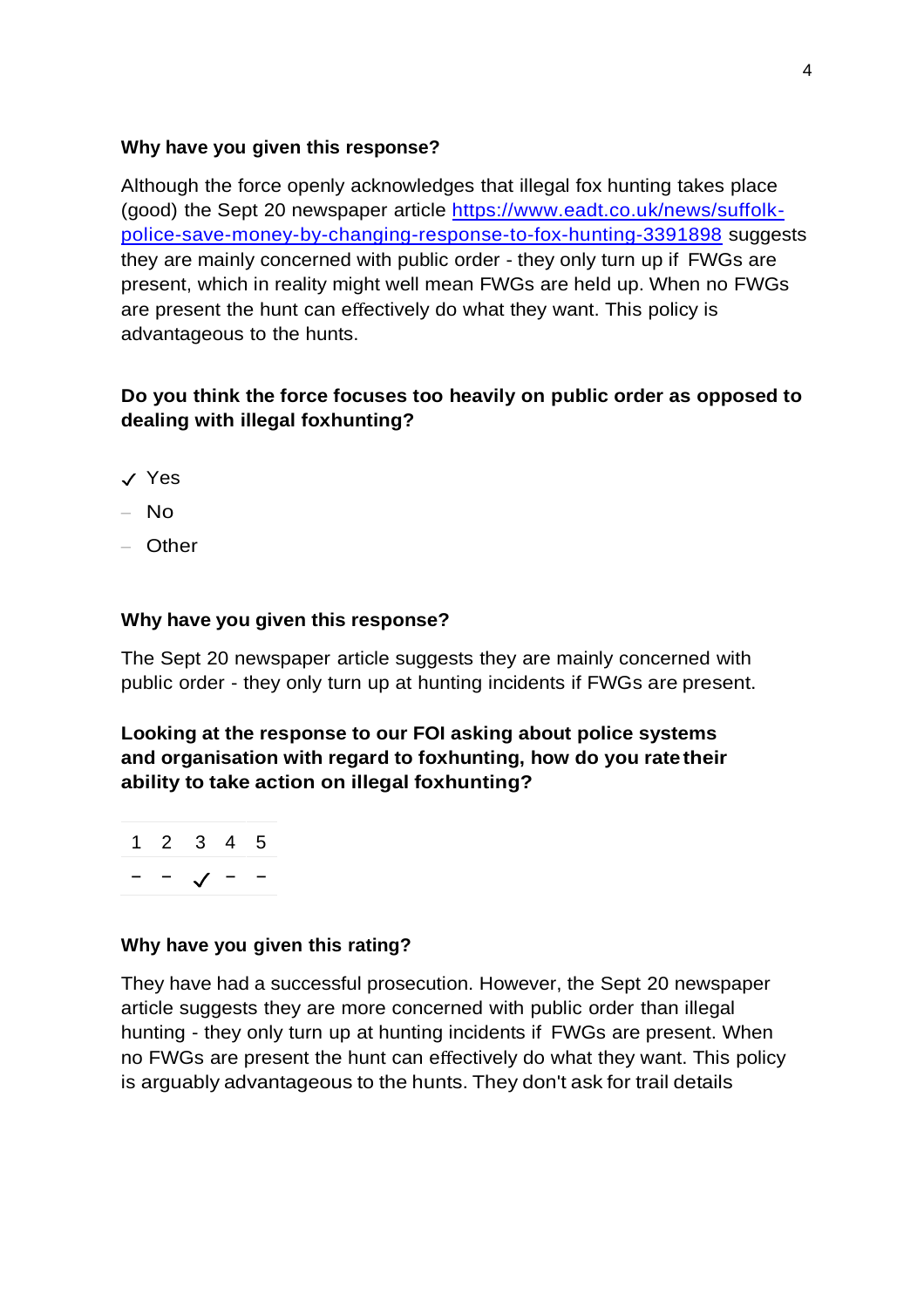### **Overall, how do you rate this force?**

**Take into account willingness to engage with AAF, willingness to engage with FWGs, actions in the field etc.**

$$
\begin{array}{c|cccc}\n1 & 2 & 3 & 4 & 5 \\
\hline\n- & - & \sqrt{ - & -}\n\end{array}
$$

## **Any other comments?**

The officer who responded to CTC was helpful. However, the FWGs don't trust the police and won't engage with them. The article in East Anglian Daily Times was worrying - it clearly showed that police think of fox hunts not in terms of breaching the Hunting Act, but in terms of public order.

The Wildlife Officer who responded to our email clearly acknowledged that illegal hunting exists and had himself been instrumental in securing a conviction in 2017. But this contrasts with their policy of apparently only attending a hunt situation if FWGs are there in order to maintain public order. If there are no FWGs present hunts can effectively do as they wish as they know police won't turn up. Also, there is no mention of illegal hunting on their website. They have information detailing what members of the public should do if they spot potential hare coursing for example but nothing whatsoever about illegal hare or fox hunting. Such a passive approach will inevitably lead to mistrust from FWGs/the public?

### **In the opinion of AAF, how can this police force improve?**

There should be less emphasis on public order, more on upholding the law (e.g. asking the hunt for trail maps/scent/layers (as per the NPCC guidelines.)

FWGs are a potential resource for police and should be viewed as such.

All officers would benefit from a much greater understanding of the issues surrounding illegal hunting and the motivations of FWGs. We have created three helpful documents:

[Practical Advice for All Officers](https://www.actionagainstfoxhunting.org/wp-content/uploads/2021/11/B-1411-Practical-Advice-for-all-Police-Forces.pdf) – this includes training advice [A Field Guide for Officers](https://www.actionagainstfoxhunting.org/wp-content/uploads/2021/11/A-1411-FIELD-GUIDE-ILLEGAL-FOXHUNTING.pdf) – to use if they are called to a hunt A Study - [Why sabs and monitors are not protesters.](https://www.actionagainstfoxhunting.org/wp-content/uploads/2021/11/A-1411-Why-sabs-and-monitors-arent-protesters.pdf) – an insight FWG organisations.